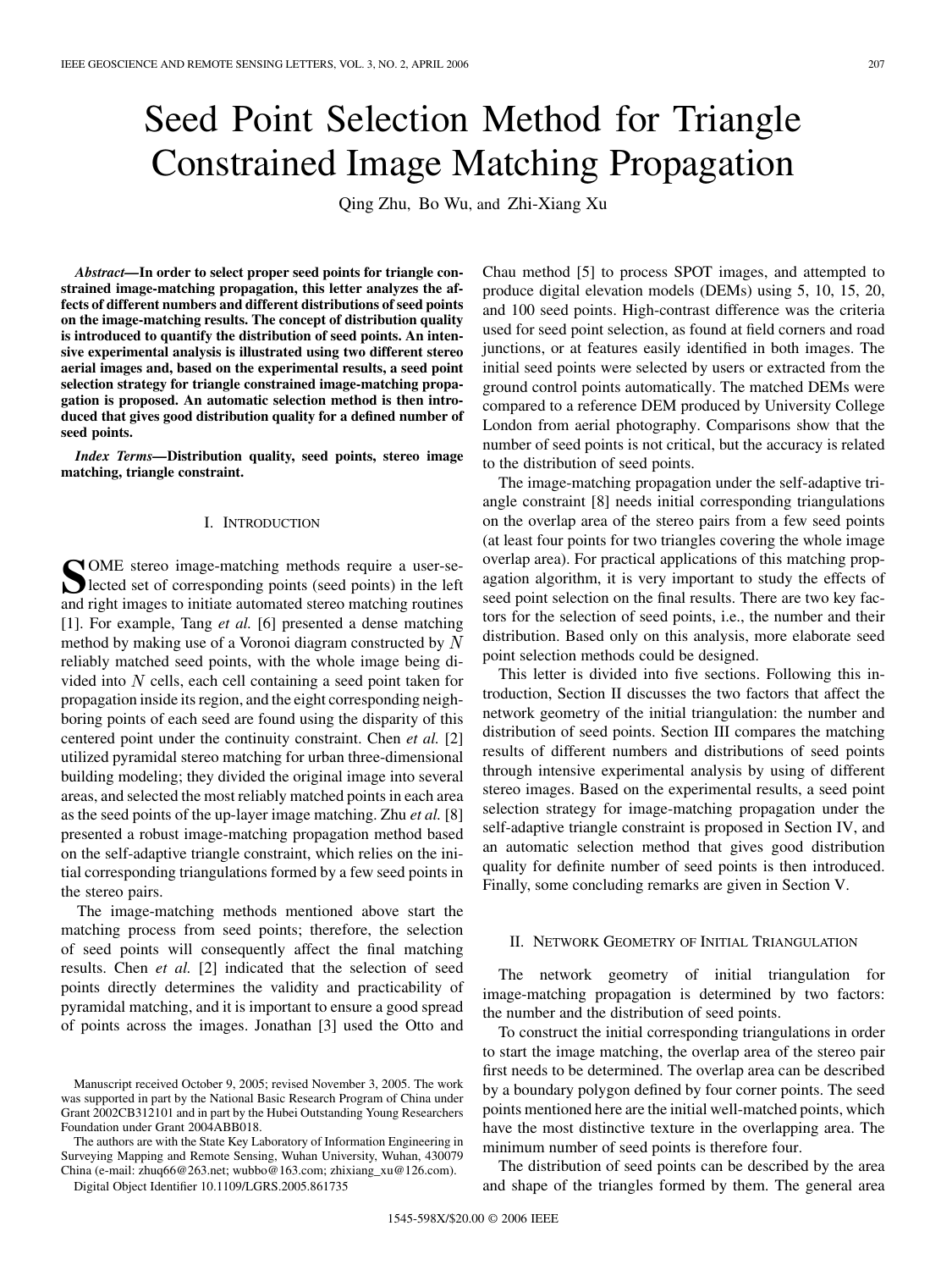<span id="page-1-0"></span>

Fig. 1. Triangulations with different distribution qualities (eight seed points). (a) Distribution quality: 0.291. (b) Distribution quality: 1.408. (c) Distribution quality: 2.392.

descriptor and shape descriptor for seed points distribution can be defined respectively as

$$
D_A = \sqrt{\frac{\sum_{i=1}^{n} \left(\frac{A_i}{A} - 1\right)^2}{n - 1}} \quad \overline{A} = \frac{\sum_{i=1}^{n} A_i}{n}
$$

$$
D_S = \sqrt{\frac{\sum_{i=1}^{n} (S_i - 1)^2}{n - 1}} \quad S_i = \frac{3 \times \text{Max}(J_i)}{\pi}.
$$

where *n* is the number of triangles,  $A_i$  is the area of the triangle i, and  $Max(J<sub>i</sub>)$  is the radian value of the largest internal angle of the triangle  $i$ .

The area descriptor is a measure of the dispersion or variation in a distribution of seed points' triangle area. Smaller the area descriptor, more better the distribution of seed points. The shape descriptor indicates the dispersion or variation in a distribution of seed points' triangle shape, lower the shape descriptor, more better the distribution of seed points. Taking into account both the area and shape descriptors, the distribution of seed points can be described by "distribution quality" defined as below

$$
D = D_A \times D_S = \frac{\sqrt{\sum_{i=1}^{n} \left(\frac{A_i}{A} - 1\right)^2 \times \sum_{i=1}^{n} (S_i - 1)^2}}{n - 1}.
$$
 (1)

Distribution quality is invariable with respect to the scale change and rotation; it describes the distribution of seed points over the image in a quantified manner. Fig. 1 illustrates the triangulations of eight seed points with different distribution qualities.

#### III. EXPERIMENTAL ANALYSIS OF THE SEED POINT SELECTION

Two actual stereo pairs are employed to compare the triangle constrained matching results using different numbers and different distribution qualities of seed points (Figs. 2 and 3). The stereo pair 1 was downloaded from the ISPRS official website (http://www.isprs.org/data/avenches), the size is  $1800 \times 1800$ pixels, the scale is 1 : 5000, and the image overlap is 60%. The stereo pair 2 was collected from Gaungdong Province, China, with the size of  $1504 \times 1607$  pixels, the scale at 1 : 10000, and 65% image overlap.

In order to get insight into the seed points selection, 18 schemes were designed from 4, 5, 7,  $\dots$  to 141 seed points,



 $(a)$  (b)

Fig. 2. Stereo pair 1. (a) Left image. (b) Right image.



Fig. 3. Stereo pair 2. (a) Left image. (b) Right image.

and the initial triangulations were generated based on two distinct distribution qualities, then the triangle constrained image-matching propagations were carried out and the corresponding triangulated digital surface models (DSMs) were obtained. The matched DSM was compared to a reference DSM (the reference DSM of stereo pair 1 was downloaded from the dataset on the ISPRS official website, and the reference DSM of stereo pair 2 was collected interactively from a digital photogrammetric workstation). After interpolating the elevation values of all the matched points from the reference DSM, the root mean square error (RMSE) and the maximum error (Max) were computed. The experimental results of stereo pair 1 are shown in [Fig. 4,](#page-2-0) and the stereo pair 2 in [Fig. 5](#page-2-0).

The experimental results show that generally the RMSE and the Max of stereo pair 1 decrease significantly with an increase in the number of seed points, and the lower the distribution quality, the better the result. While it is not the same case to the stereo pair 2, the RMSE and the Max do not change significantly even using different seed points schemes. However, a lower distribution quality with the same number of seed points will result in lower RMSE and Max values in most of the seed points schemes. Comparing the two stereo pairs, stereo pair 1 (Fig. 2) is of large scale and poor image quality. More experiments give similar results by making use of other stereo images. The following conclusions is therefore summarized as below.

1) When the image-matching conditions of stereo pair are favorable (short photographic base line, small convergent angle, small photographic scale, and similar radiometric property), the number of seed points does not obviously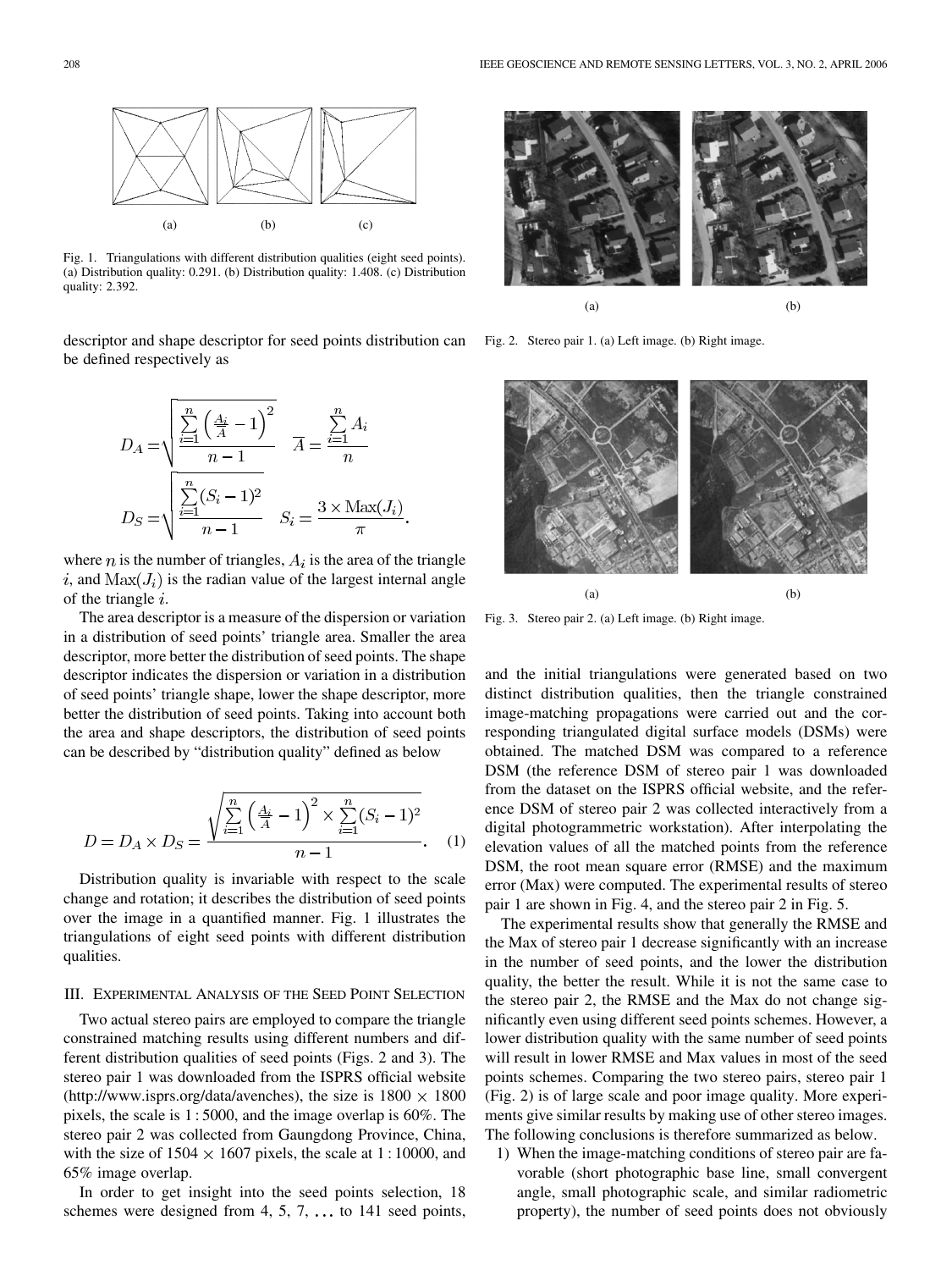<span id="page-2-0"></span>

Fig. 4. Comparison results of stereo pair 1. (a) RMSE (m). (b) Max (m).

affect the matching results, and this agrees with the conclusion of Jonathan [\[3\].](#page-4-0)

- 2) When the image-matching conditions are poor (long photographic base line, large photographic scale, and dissimilar radiometric property), more seed points give better matching results.
- 3) For all image-matching conditions, a lower distribution quality gives better matching results. However, the distribution quality affects the matching results more significantly in the case of poor image-matching conditions.

#### IV. SEED POINT SELECTION METHOD

Based on the experimental analysis mentioned above, the seed point selection strategy for triangle constrained image-matching propagation is as follows.

- 1) If there are some reliable corresponding points, such as those resulted from relative orientation, aerial triangulation or ground control points, they can be selected as seed points directly.
- 2) If there are no predefined interest points available, then we have the following.
	- a) When the image-matching condition is favorable, the four corner points of the boundary polygon should be taken as seed points. The boundary of the overlap area of the stereo pairs can be obtained manually or by automatic template matching [\[7\]](#page-4-0).
	- b) When the image-matching condition is not good, the four corner points of the boundary polygon must be



Fig. 5. Comparison results of stereo pair 2. (a) RMSE (m). (b) Max (m).

selected as seed points, and at least another seed point has to be selected in the overlap area. The poorer the image-matching condition, the more seed points need to be selected. Considering the difficulty of selecting dozens of seed points, it is appropriate to select between 5 and 40 seed points.

c) When selecting seed points in the worst imagematching conditions, the distribution quality of seed points needs to be less than 2.0.

Because the photographic conditions and the texture features in different images exhibit great differences, so the image-matching conditions of most stereo pairs are not perfect, especially with aerial photographic images of built urban areas. Therefore, image matching usually needs to select a definite number of seed points with proper distribution quality. An automatic seed points selection method is introduced as below.

If  $k$  seed points need to be selected, and the threshold of the distribution quality of these seed points is set to  $d$ , then the following should be performed.

- 1) Search for the four corner points of the boundary polygon in the overlap area of the stereo pair, and set  $k = k - 4$ .
- 2) Partition the overlap area: divide the overlap area of the stereo pair into  $k$  grid cells, whose areas are roughly equivalent, with shapes similar to the boundary polygon ([Fig. 7](#page-3-0)). Let the size of grid cell numbered i be  $a_i \times b_i$ .
- 3) Initialize the matching windows in each grid cell: set the center of each grid cell as the center of its matching window, and set the size of the matching window in grid cell numbered i as  $t_i \times (a_i \times b_i)$ , where  $t_i$  is the scale coefficient of the matching window numbered  $i$ , and  $t_i$  ranges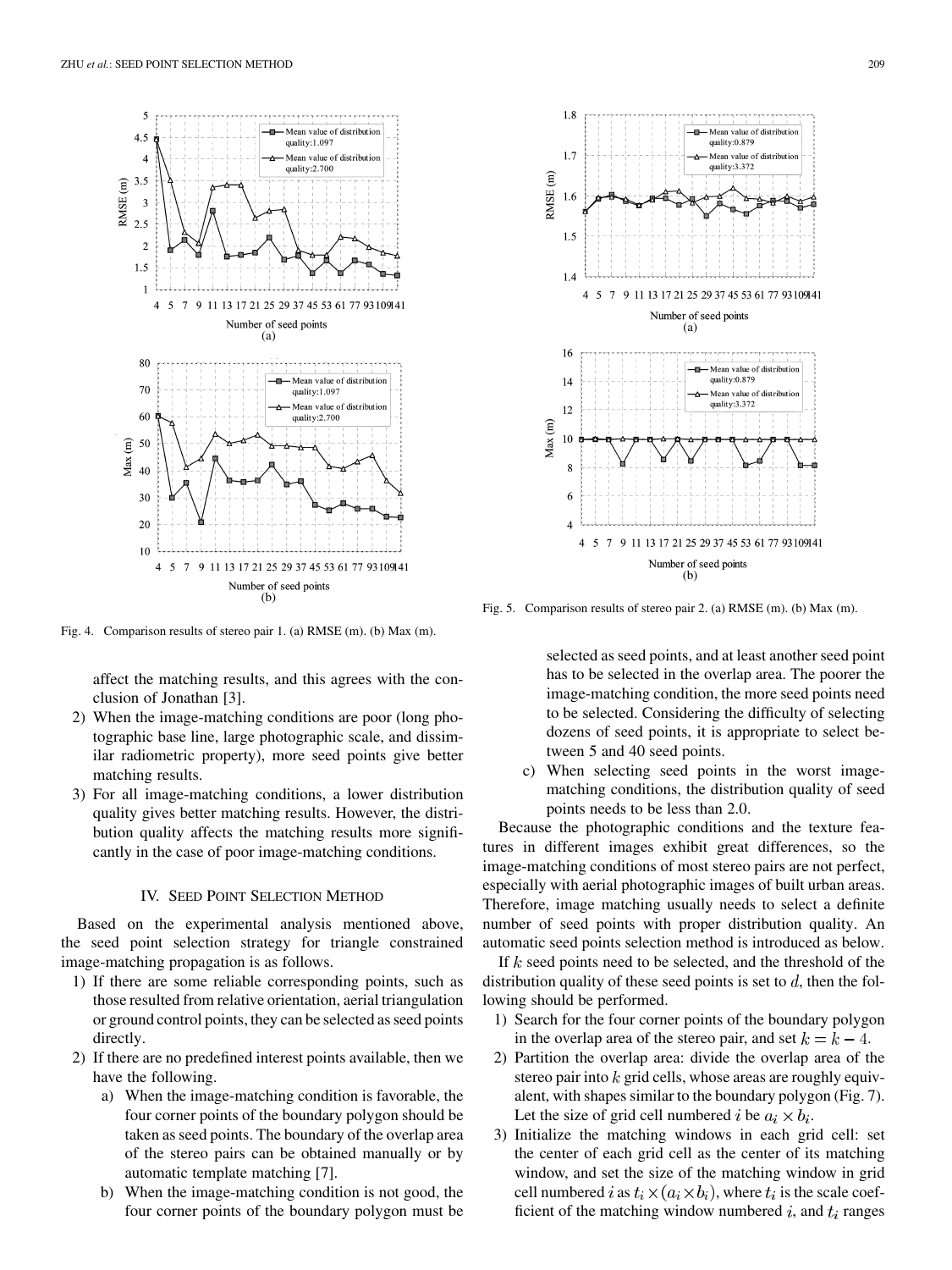<span id="page-3-0"></span>

Fig. 6. Flowchart of the automatic selection of seed points.

from 0.1 to 2. Set the scale coefficient in all matching windows  $t_i = t$  (the initialized value of t is set to 0.5).

- 4) In the matching widow whose size is  $t_i \times (a_i \times b_i)$ , carry out dense matching [\[4\]](#page-4-0) pixel after pixel from the center of this window.
- 5) If a pair of corresponding points is successfully matched, then select them as the seed points, otherwise, increase the value of  $t_i$ , and go back to step 4).
- 6) Process all the matching widows in the grid cells, construct the initial triangulation from the matched seed points, and calculate the distribution quality of these seed points using [\(1\)](#page-1-0). If the distribution quality is larger than  $d$ , then decrease the value of  $t$ , and go to step 3). Else if the distribution quality is less than  $d$ , then the seed point selection terminates.

The flowchart of this method is shown in Fig. 6.

The seed points selected automatically according to this method are always points with distinct texture features. Fig. 7 shows the process of selecting 13 seed points in stereo pair 2. First, the overlap area of the stereo pair is located and divided into 9 grid cells  $(3 \times 3)$ . Then matching windows are selected in all the grid cells. Different grid cells have different matching windows; if the texture of the central area is distinctive, then it is easy to match seed points successfully in this grid cell, and the size of the corresponding matching window is also smaller. However, if the texture of the central area is poor, it is difficult to match seed points successfully and the size of the corresponding matching window would extend.



Fig. 7. Automatic selection of seed points. (a) Left image. (b) Right image.



Fig. 8. Experimental results of automatic seed point selection.

However, based only on gray value correlation, it may be impossible to automatically match the necessary seed points successfully in grid cells with poor texture, or even to automatically match seed points successfully in these grid cells after extending the matching window. If the matching window is extended too much, points may be found in adjacent grid cells and then the distribution quality would not satisfy the threshold value, and it becomes necessary in these cases to select a few seed points manually. Stereo pairs 1 and 2 were tested to select different seed points using this method, the threshold of distribution quality set to 3.0. The results are shown in Fig. 8.

From the experimental results, when the image-matching conditions are favorable (in the case of stereo pair 2), the distribution quality of seed points selected by this method is less than 2.0 and there is no need for any manual interaction when the number of seed points is less than 60; when the image-matching condition is worse (in the case of stereo pair 1), the automatic selection of seed points is still satisfactory when the number of seed points is less than 40.

# V. CONCLUSION

This letter conveys the following conclusions.

1) When the image-matching conditions are favorable (with short photographic base line, small convergent angle, small photographic scale, and similar radiometric property), it is unnecessary to select additional seed points besides the boundary corners. Otherwise, if the image-matching conditions are poor, it is appropriate to select 5 to 40 seed points.